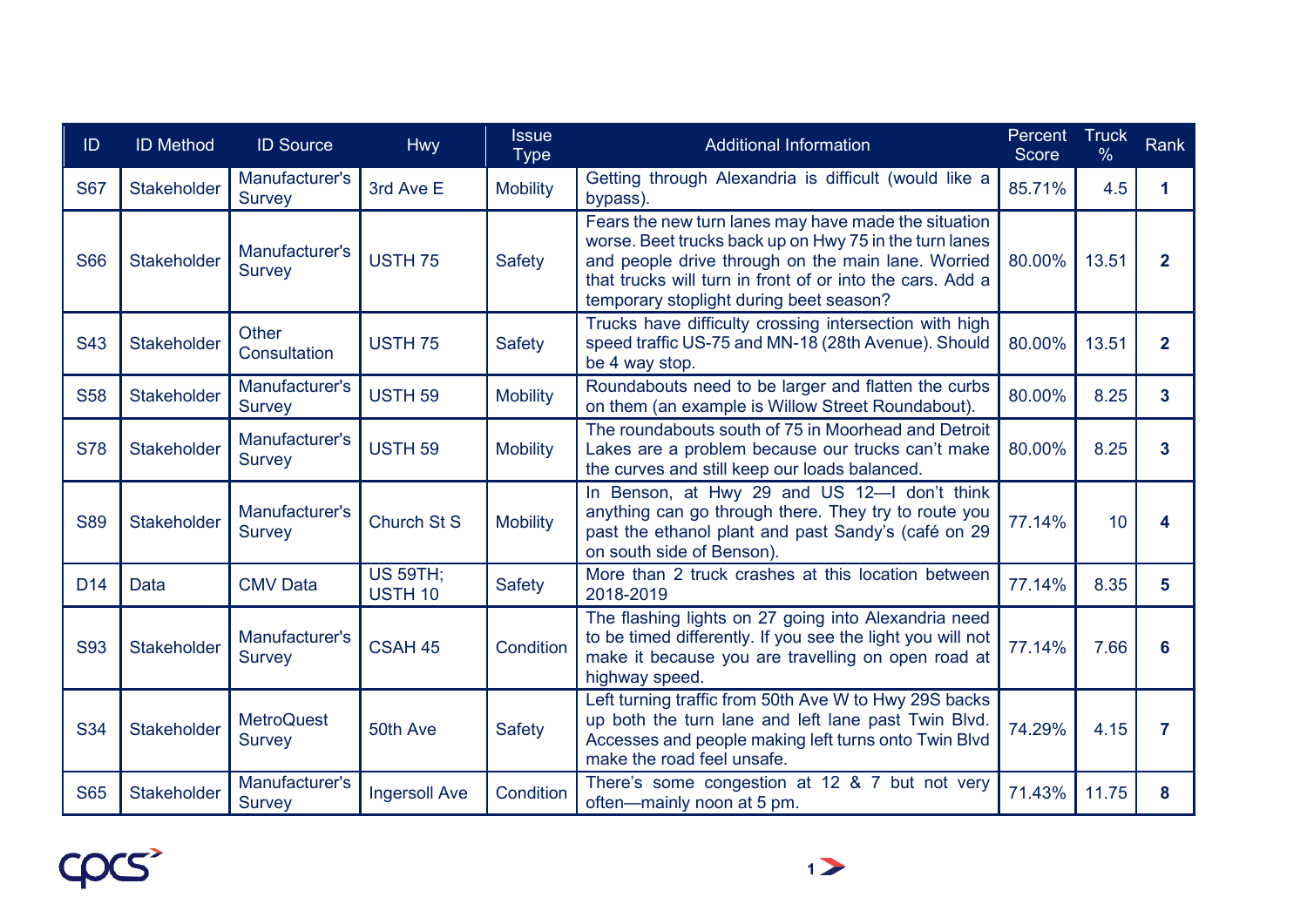| ID               | <b>ID Method</b>   | <b>ID Source</b>                | Hwy                                  | <b>Issue</b><br><b>Type</b> | <b>Additional Information</b>                                                                                                                                                                                                                                      | Percent<br><b>Score</b> | <b>Truck</b><br>$\frac{0}{0}$ | <b>Rank</b>     |
|------------------|--------------------|---------------------------------|--------------------------------------|-----------------------------|--------------------------------------------------------------------------------------------------------------------------------------------------------------------------------------------------------------------------------------------------------------------|-------------------------|-------------------------------|-----------------|
| S124             | Stakeholder        | Manufacturer's<br><b>Survey</b> | USTH <sub>10</sub>                   | <b>Mobility</b>             | Truck route in Perham is confusing and problematic,<br>better signage along the truck route would help.                                                                                                                                                            | 71.43%                  | 9                             | 9               |
| <b>D30</b>       | Data               | <b>CMV Crash</b><br>Data        | Washington<br>Ave                    | Safety                      | Segment with high density crash rates                                                                                                                                                                                                                              | 71.43%                  | 8.14                          | 10 <sup>°</sup> |
| D <sub>35</sub>  | <b>Data</b>        | <b>CMV Crash</b><br>Data        | Washington<br>Ave                    | <b>Safety</b>               | Segment with high density crash rates                                                                                                                                                                                                                              | 71.43%                  | 8.14                          | 10              |
| <b>S56</b>       | Stakeholder        | Manufacturer's<br><b>Survey</b> | <b>USTH 10</b>                       | <b>Mobility</b>             | Signage needed for Industrial Park On Highway 10.                                                                                                                                                                                                                  | 71.43%                  | 7.95                          | 11              |
| <b>D33</b>       | Data               | <b>CMV Crash</b><br><b>Data</b> | MNTH <sub>9</sub>                    | <b>Safety</b>               | Segment with high density crash rates                                                                                                                                                                                                                              | 68.57%                  | 15                            | 12              |
| D <sub>1</sub>   | Data               | <b>CMV Data</b>                 | <b>USTH 10;</b><br>MNTH <sub>9</sub> | <b>Safety</b>               | More than 2 truck crashes at this location between<br>2018-2019                                                                                                                                                                                                    | 68.57%                  | 15                            | 12              |
| S <sub>105</sub> | Stakeholder        | Manufacturer's<br><b>Survey</b> | 3rd St                               | Safety                      | Add a second lane on each side of 59 between<br>Mahnomen and Detroit Lakes along Hwy 59, speed<br>variations between drivers along the Hwy can cause<br>accidents on the current two-way traffic lanes there<br>now. Planned yard expansion will increase traffic. | 68.57%                  | 8.22                          | 13              |
| <b>S74</b>       | <b>Stakeholder</b> | Manufacturer's<br><b>Survey</b> | <b>Broadway St</b>                   | Condition                   | There are too many stoplights in Alexandria.                                                                                                                                                                                                                       | 68.57%                  | 4.6                           | 14              |
| <b>S79</b>       | Stakeholder        | Manufacturer's<br><b>Survey</b> | <b>ISTH 94</b>                       | <b>Safety</b>               | Operations are reasonably well; does seem like there<br>are more accidents on I-94 bridge between ND and<br>MN - possibly from automatic deicers; brines tend to<br>leave snow pack on the roads.                                                                  | 68.42%                  | 8.57                          | 15              |
| D <sub>21</sub>  | Data               | <b>CMV Data</b>                 | <b>USTH 12:</b><br>MNTH <sub>7</sub> | <b>Safety</b>               | More than 2 truck crashes at this location between<br>2018-2019                                                                                                                                                                                                    | 65.71%                  | 10                            | 16              |
| S <sub>103</sub> | <b>Stakeholder</b> | Manufacturer's<br><b>Survey</b> | <b>USTH 59</b>                       | Safety                      | It would be helpful to add a second lane on each side<br>of 59 between Mahnomen and Detroit Lakes along<br>Hwy 59 since the speed variations between drivers<br>along the Hwy can cause accidents on the current<br>two way traffic lanes there now.               | 65.71%                  | 8.33                          | 17              |